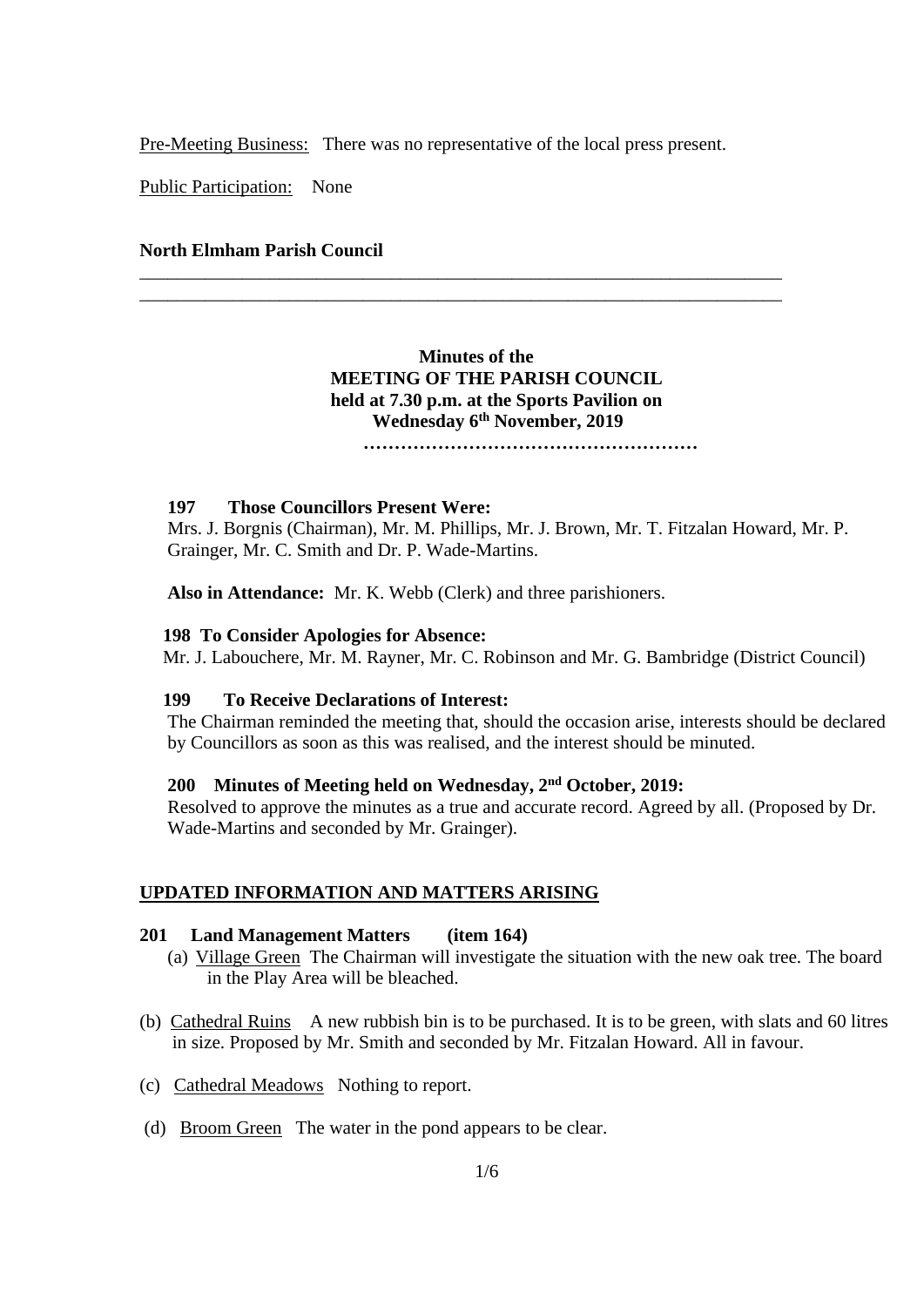- (e) Millennium Wood Nothing to report.
- (f) Bridleway on disused railway line Nothing to report.
- (g) Prince William Wood There have been reports that children have been digging holes and riding bicycles in the wood.
- **202 Street Lights (item 165)** Nothing to report.

## **203 Highway Matters (item 166)**

## *Parish Partnership bid for 2020/21*

Dr Wade-Martins reported that, following the decision taken at the last Parish Council meeting, he was pressing for realistic costings on the following four items in the hope that some, or all, of them could be included in our next Parish Partnership bid:

- Adding **20mph repeater signs** to the lamp posts at the Post Office corner,
- Installing more **informative signs** at the approaches to the Kings Head crossroads to reduce the risk of drivers overshooting the junction and also to encourage HGVs to go via the alternative northbound route near Brisley,
- Installing **ladder markings** along the whole length of Station Road,
- Installing "**gateways**" with enhanced "slow" signs on the Billingford Road at the approach to Station Road.

He explained that he had not so far had a satisfactory response from County Highways and was pressing for more guidance and information. Timing is now tight because the deadline for bids is  $6<sup>th</sup>$ December.

It was agreed that chair, vice chair, clerk, PWM and Paul Grainger will meet in the coming weeks to draw up a proposal for submission to next Parish Council meeting on 4<sup>th</sup> December prior to the deadline.

## *Other matters*

- a. The blocked drain in Eastgate Street had been cleared, but the broken post for the sign on the Brisley Road had not been repaired yet.
- b. He had arranged a very successful site meeting that morning between the five residents directly involved in the Eastgate Street parking scheme and a Highways engineer. In the detailed discussions the residents realised that the strip to be tarmacked was hardly wide enough to allow for end-on parking unless their front garden hedges were drastically cut back or removed. The residents then all offered to have their hedges removed if that eased the parking situation. The engineer has gone away to investigate this option and a further site meeting may be necessary.
- c. Mr Grainger had again tried to organise some speed traps on Station Road with the police but without success. He will try again and this time follow it up with a telephone call a few days later.
- d. Since no contractor can be found to spray our pavements, we will have to leave it to Highways. (We had noticed anyway that Highways had actually sprayed our pavements a second time this season.)
- e. Highways have not yet carried out their test on the resident's driveway to test accessibility as promised. We will remind them again.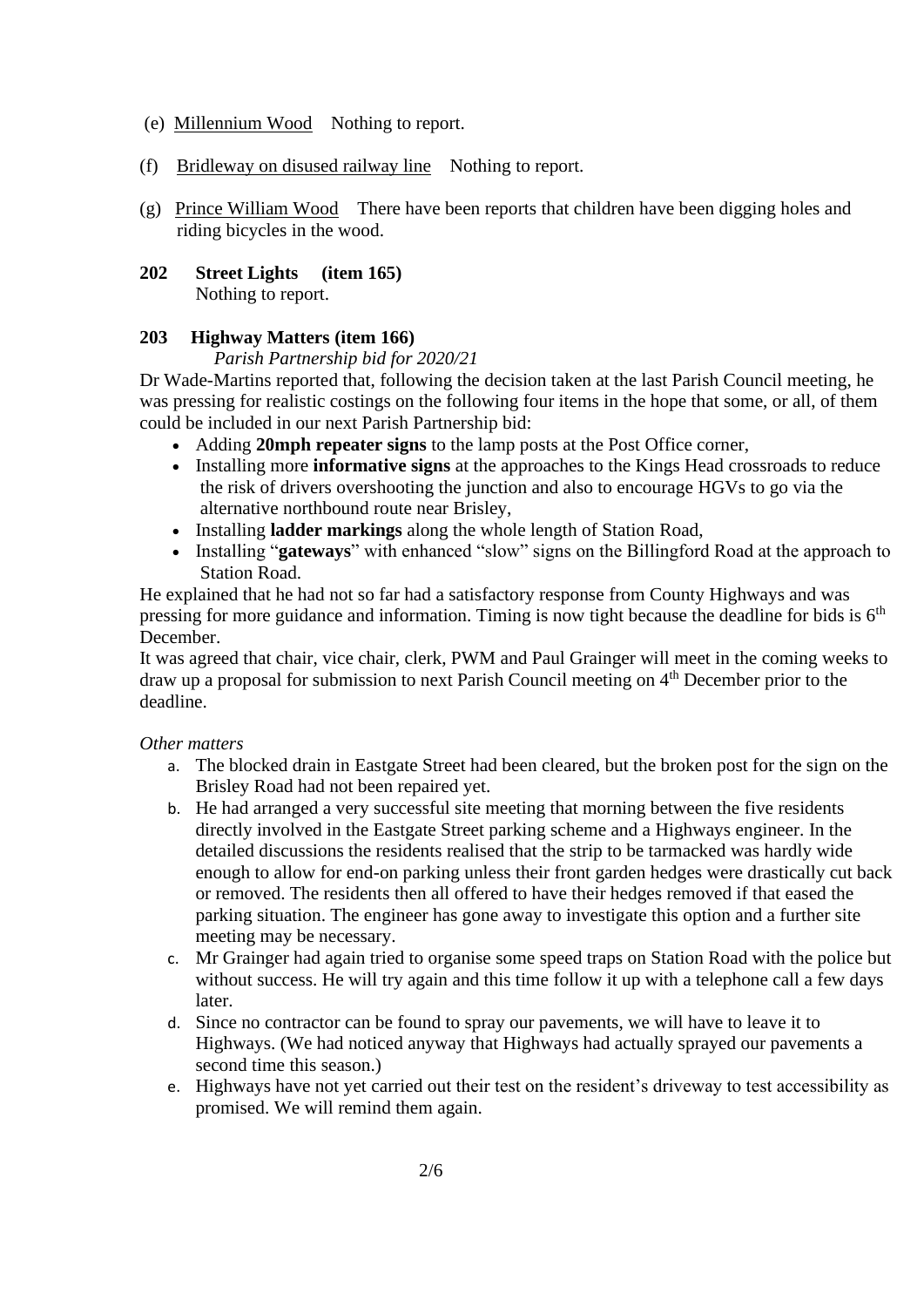f. There is a serious problem with overhanging trees on the corner at the east end of Eastgate Street on the bend. The farmer has been reminded about the need to cut back the branches four times. If he takes no action the matter will be reported at the end of November.to Highways for enforcement action

### **204 Eastgate Centre (item 167)**

A new Trustee will be needed at some stage.

#### **205 Pavilion and Playing Field – Play Area (item 168)**

Anglian Water has given an extended date of 28<sup>th</sup> November regarding the infringement previously identified. Wells Services have confirmed that they will do the work required. The bus shelter ceiling has been repaired, the mole man is still catching moles, the car park is to be sprayed and the other junior goal has been located.

## **206 Allotments (item 169)**

Nearly all the rents have been collected. The hedges are to be cut from the roadside and then from the inside when it is drier.

### **207 Volunteers (item 170)**

A litter pick has been done. A tyre has been taken to Dereham for recycling.

- **208 Website (item 171)** Nothing to report
- **209 Church Meadow update (item 173)** The tree work has been done
- **210 V.E.T.S. (item 174)** Nothing to report
- **211 Plans for all weather footpath from Oak Avenue to Spencer Close (item 176)** Mr. Smith is to chase this matter
- **212 Pump at the north end of the village (item 177)** This matter will proceed in due course
- **213 Plaque for the King's Head pump (item 178)** The incorrect word on the plaque has been corrected.
- **214 Rental assessment (item 179)** Nothing to report

**215 Memorial Hall (item 180)** The accounts have been returned and are to be signed off

**216 The Memorial Hall Working Group (item 182)** Nothing to report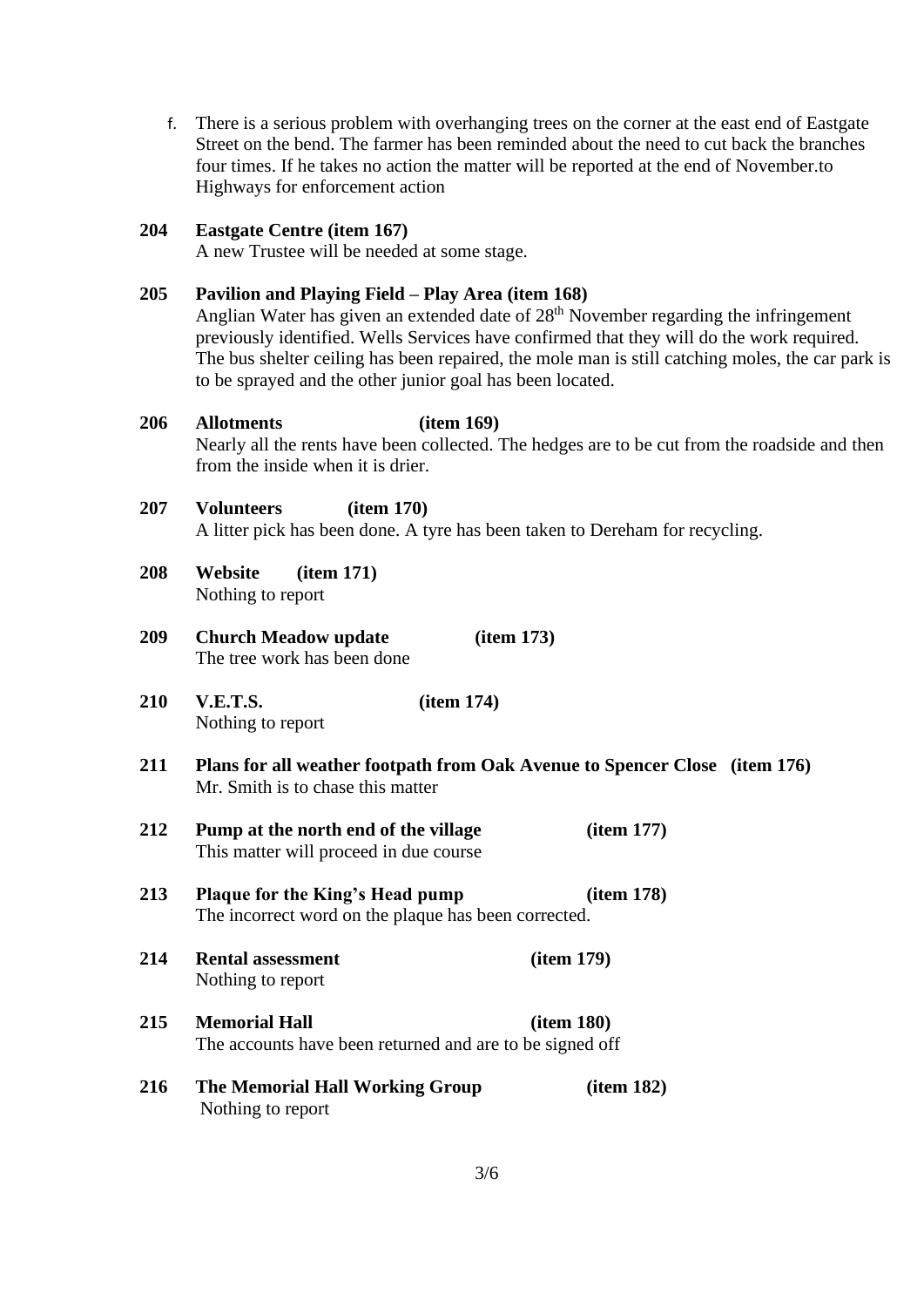**217 Junior football coaching (item 183)**

A number of people have asked if there are to be some more sessions. The Chairman has chased.

- **218 North Elmham Community Plan (item 184)** Nothing to report
- **219 Footpath on railway line (item 185)** More oak trees and a large ash tree have been cut down since the last meeting. Dr. Wade-Martins suggested that the Chairman should meet Mr. Robinson and his team on site. It is not certain whether this is in the Conservation Area. The Chairman is to speak to Mr. Robinson.
- **220 Parish Partnership options for 2020 (item 186)** Please refer to item 203
- **221 Heritage Railway (item 187)** Nothing to report

#### **222 Brookside Development (item 188)**

Correspondence had been received from Jason Barber, Planning and Design Director of Studio 35. The original scheme included the provision of two affordable homes. Orchard Homes submitted a viability analysis that proposed this but it was not accepted by Breckland Council who asked for it to be laid out in a different format. A Consultant was appointed who advised that there was a case for "no affordables". It has been decided, therefore, to submit the report proposing no affordable housing. The District Valuer will ultimately make the decision on this.

### **223 V.E. Day 75**

The parishioner who initially raised the subject would not agree to being in a Working Group. No further action will be taken. Grants of up to a maximum of £500 are available. The Institute will apply in respect of the function they are planning.

## **224 Report of CPRE Rural Housing Conference (item 190)**

Mr. Rayner had circulated a written report on the Conference. It was agreed to ask him to contact James Heaton, the Housing Enabling Officer, with a view to requesting him to come to talk to members about the village need for additional affordable housing. Proposed by Dr. Wade- Martins and seconded by Mr. Grainger. All in favour.

#### **225 Footpaths (entrances and exits)**

Mr. Brown identified the need for a footpath linking Station Road to the old railway line in the event that MNR were to relay the track and open the station. He also asked about the farm track that previously had enabled walkers to access the railway from Eastgate Street. This track separates the two sections of the new Garrod development and now belongs to Michael Goff. It was noted that the planning permission granted to Lanpro at Station Yard allows for a new footpath between the development and the railway. Tom Fitzalan Howard kindly agreed to ask Michael Goff if a permissive footpath could be established along the farm track.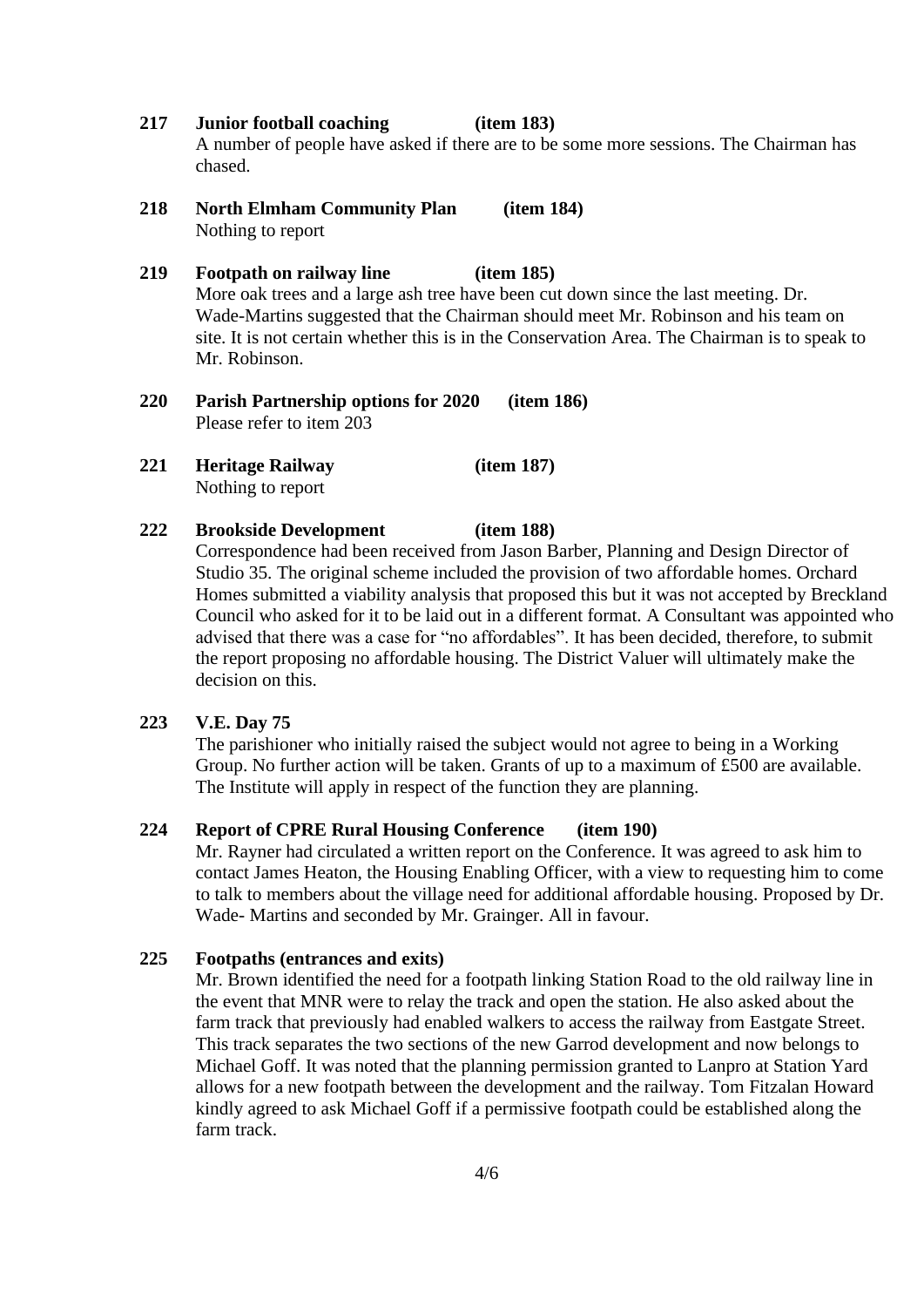Mr. Brown also asked if the kissing gates on Cathedral Meadows could be replaced by normal gates when new ones needed to be fitted. This proposal received general agreement and it was felt that a replacement programme over the next three years would be appropriate.

## **226 Annual Budget**

Mr. Phillips had circulated the Management Financial Report covering the first six months of the current year. The figures were broadly in line with expectations. Members were asked to submit any additional items for next year's budget so that the final draft could be agreed at the next meeting.

### **227 Visit to Recycling Centre**

Dr. Wade-Martins is to arrange for a visit to be made to the Centre at Costessey.

### **228 Maintenance of Parish Seats**

Dr Wade-Martins reported that the Council is responsible, to varying degrees, for 11 wooden seats in the village, most of which need urgent wood treatment as follows:

- The green 2
- Playing field 2
- Spencers Close 2
- **Entrance to Cathedral Drive 1**
- Entrance to Orchard Close 1
- Entrance to the ruins 1
- Cathedral Meadows memorial seat to Edward Cocketon 1
- Opposite the pound installed by the Bidewell family 1.

Total 11.

He was asked to assess their state of repair and recommend action for the 2020/21 budget at the next meeting.

### **229 Accounts for Payment and Schedule of Income**

a) Resolved to approve the following Accounts for payment:-

| 11/10/19 | $E$ -on (street lights – September)                    | £195.62 |
|----------|--------------------------------------------------------|---------|
| 6/11/19  | D. Tyson (pavilion cleaning for October)               | £98.52  |
| 6/11/19  | Thinking Rural (payroll services for September)        | £12.00  |
| 6/11/19  | K. Webb (Clerk's pay for October)                      | £693.44 |
| 6/11/19  | HMRC (tax on Clerk's pay)                              | £77.40  |
| 6/11/19  | HMRC (National Insurance on Clerk's pay)               | £15.22  |
| 6/11/19  | J. Duffield (work in Cathedral Ruins and salt)         | £434.48 |
| 6/11/19  | J. R. Fletcher (key keeping for September and October) | £62.50  |
| 6/11/19  | J. Woodhouse (purchase of bulbs)                       | £50.00  |
| 6/11/19  | CPRE (annual membership)                               | £36.00  |
| 6/11/19  | Anglian Water (Playing Field from 3/7/19 to 1/10/19)   | £169.10 |
| 6/11/19  | Anglian Water (Pavilion from 3/7/19 to 1/10/19)        | £30.33  |
| 6/11/19  | Charles Seaman (decorating the pavilion)               | £870.00 |
| 6/11/19  | Norfolk Citizens Advice (donation)                     | £50.00  |
| 6/11/19  | CGM (grounds maintenance)                              | £781.12 |

(Expenditure approved by all members)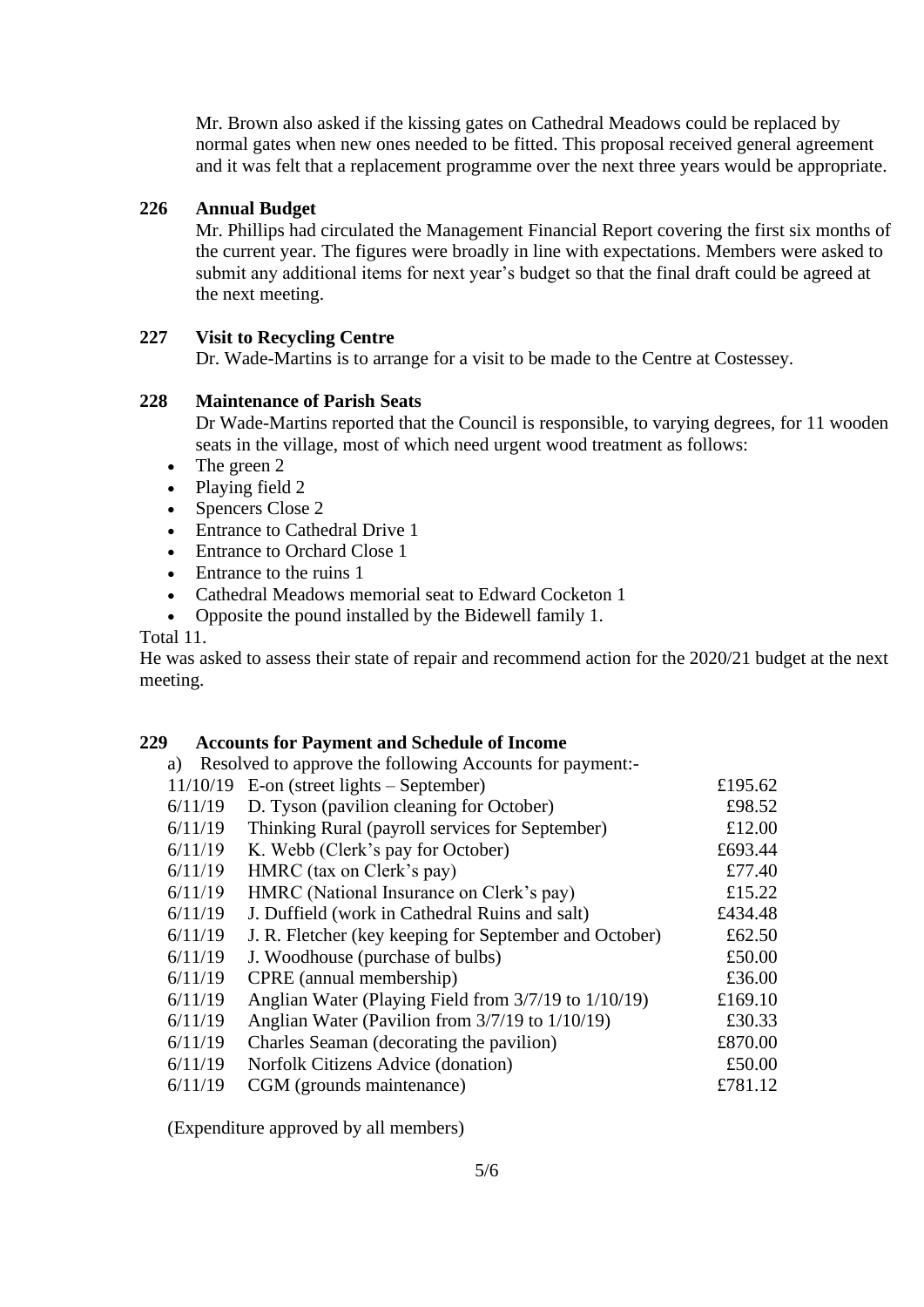| b) Schedule of Income:                                                        |        |
|-------------------------------------------------------------------------------|--------|
| 18/9/19 Pavilion takings                                                      | £60.00 |
| 15/10/19 North Elmham Cricket Club (use of pitch/pavilion for season) £362.40 |        |

Balances (as at 1/10/19):- Current a/c - £84,057.61, Business Premium a/c £28,948.59

# **230 To consider Planning Applications and Determinations:-**

# **a) Applications**

- (i) Mr.and Mrs. T. Garrod change of use to holiday let and double garage/link structure as side extension at 75 Eastgate Street –(3PL/2019/1206/F and 3PL/2019/1178/HOU) – no objections
- (ii) Heydon Properties Ltd erection of three bay garage and change of use of land to residential curtilage at Threshing Barn, Worthing Road (3PL/2019/1036/F and 3PL/2019/1037/LB) – no objections

# **b) Determinations**

- (i) Mr. M. Clare replacement of hedge with two metres high wall at Worthing Mill, Worthing Road – (3PL/2019/0754/HOU) – approved
- (ii) Mr. R. Ravenscroft conversion of redundant farm shop to create a disabled unit at Oakleigh Garden Shop, 25 Station Road (3PL/2019/1017/F) - refused

# **231 CORRESPONDENCE –6/11/19**

- 1) Police Crime Update report for October, 2019
- 2) Confirmation from Breckland Council regarding filing PC vacancy by co-option
- 3) Some old photographs for the archives

# **232 Announcements**

a) The charge to Breckland Council for the hire of the pavilion and facilities in respect of the forthcoming General Election is to be £210.

# **233 Agenda items for next meeting:** None

# **234 Next Meeting:**

Wednesday,  $4<sup>th</sup>$  December 2019 at 7.30 p.m. (All dates for Parish Council meetings in 2020 were agreed and will appear on the website)

There being no further business, the meeting closed at 8.58 p.m.

Chairman Date

\_\_\_\_\_\_\_\_\_\_\_\_\_\_\_\_\_\_\_\_\_\_\_ \_\_\_\_\_\_\_\_\_\_\_\_\_\_